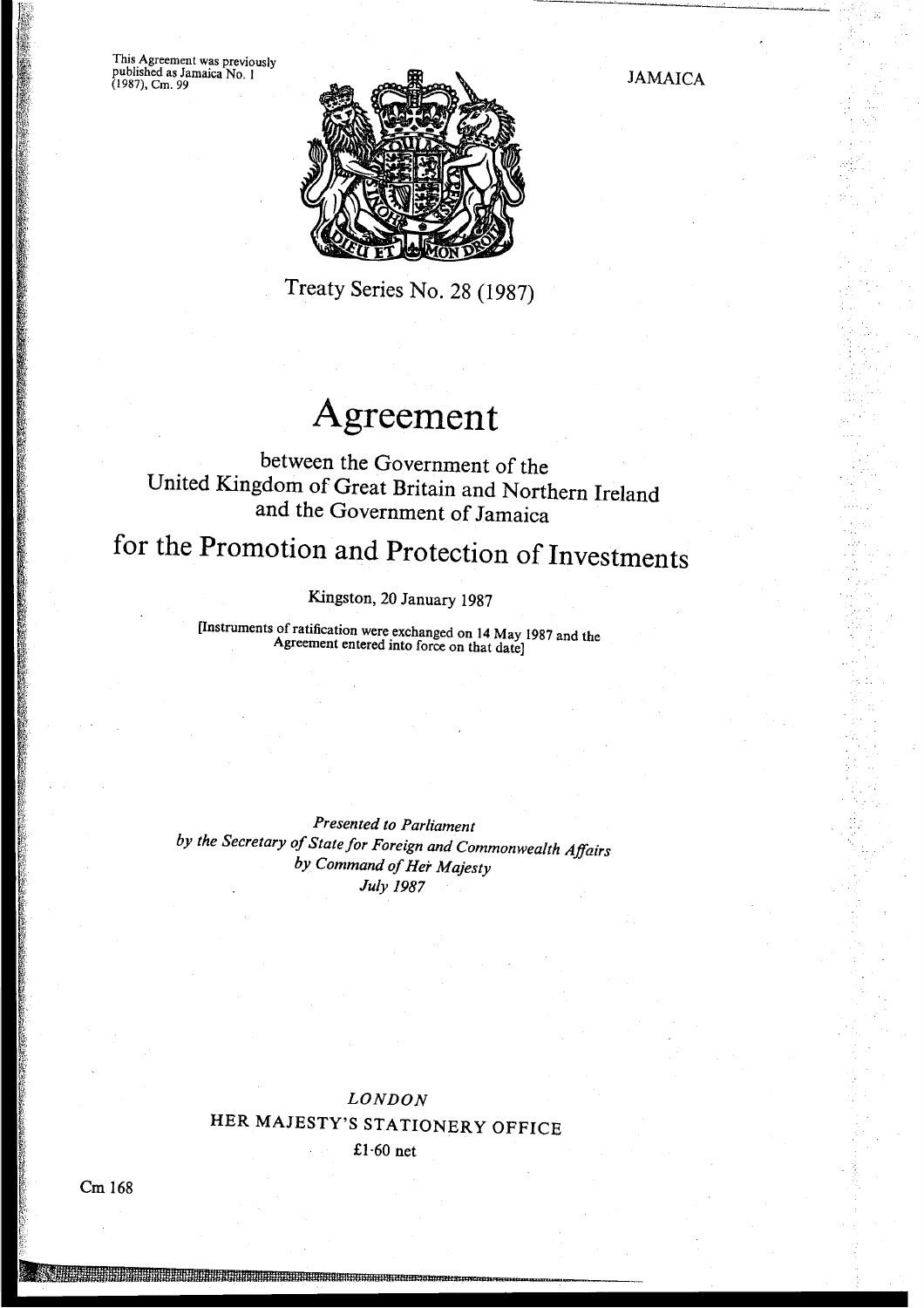# **AGREEMENT BETWEEN THE GOVERNMENT OF THE UNITED KINGDOM OF GREAT BRITAIN AND NORTHERN IRELAND AND THE GOVERNMENT OF JAMAICA FOR THE PROMOTION AND PROTECTION OF INVESTMENTS**

The Government of the United Kingdom of Great Britain and Northern Ireland and the Government of Jamaica;

Desiring to create favourable conditions for greater investment by nationals and companies of one State in the territory of the other State;

Recognising that the encouragement and reciprocal protection under international agreement of such investments will be conducive to the stimulation of individual business initiative and will increase prosperity in both States;

Have agreed as follows:

# ARTICLE 1

## **Definitions**

For the purposes of this Agreement

- (a) "investment" means every kind of asset and in particular, though not exclusively, includes:
	- (i) movable and immovable property and any other property rights such as mortgages, liens or pledges;
	- (ii) shares, stock and debentures of companies or interests in the property of such companies;

(iii) claims to money or to any performance under contract having a financial value;

(iv) intellectual property rights and goodwill;

(v) business concessions conferred by law or under contract, including concessions to search for, cultivate, extract or exploit natural resources.

A change in the form in which assets are invested does not affect their character as investments and the term" investment" includes all investments whether made before or after the date of entry into force of this Agreement;

- (b) "returns" means the amounts yielded by an investment and in particular, though not exclusively, includes profit, interest, capital gains, dividends, royalties or fees;
- (c) "nationals" means:
	- (i) in respect of the United Kingdom: physical persons deriving their. status as United Kingdom nationals from the law in force in the United Kingdom;
	- (ii) in respect of Jamaica: physical persons deriving their status as Jamaican nationals from the laws of Jamaica;
- (d) "companies" means:
	- (i) in respect of the United Kingdom: corporations, firms or associations incorporated or constituted under the law in force in any part of the United Kingdom or in any territory to which this Agreement is extended in accordance with the provisions of Article 12;
	- (ii) in respect of Jamaica: corporations, firms or associations incorporated or constituted under the law in force in any part of Jamaica;
- (e) "territory" means:

**A SANTA A MARITAN DI BILIMINI DI BILIMINI A PIRIMINI DI BILIMINI DI BILIMINI DI BILIMINI DI BILIMINI DI BILIMI** 

(i) in respect of the United Kingdom: Great Britain and Northern Ireland and any territory to which this Agreement is extended in accordance with the provisions of Article 12;

(ii) in respect of Jamaica: the territory which constitutes Jamaica.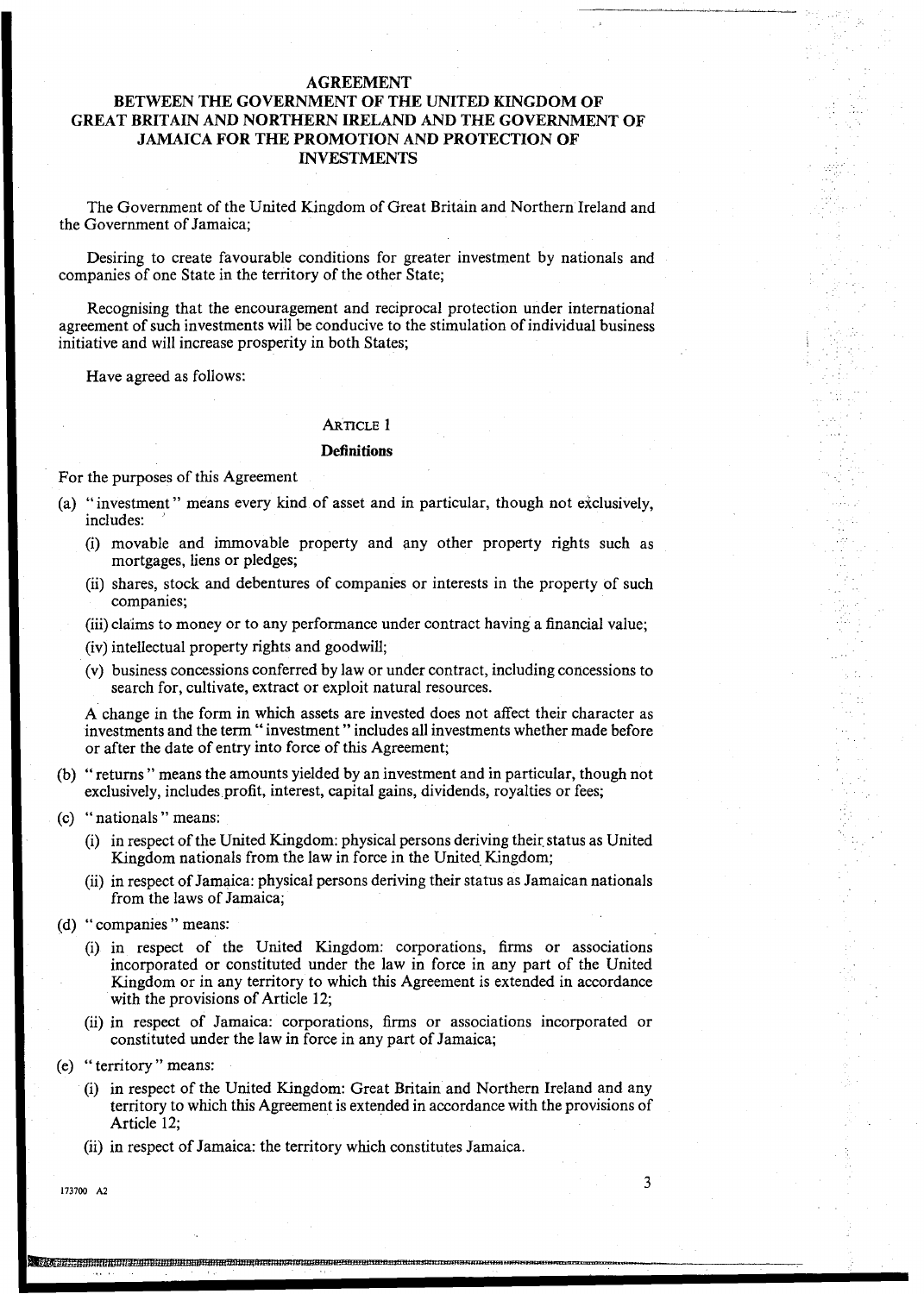# ARTICLE 2

## Promotion and Protection of Investment

(1) Each Contracting Party shall encourage and create favourable conditions for nationals or companies of the other Contracting Party to invest capital in its territory, and subject to its right to exercise powers conferred by its laws, shall admit such capital.

(2) Investments of nationals or companies of either Contracting Party shall at all times be accorded fair and equitable treatment and shall enjoy full protection and security in the territory of the other Contracting Party. Neither Contracting Party shall in any way impair by unreasonable or discriminatory measures the management, maintenance, use, enjoyment or disposal of investments in its territory of nationals or companies of the other Contracting Party.

#### ARTICLE 3

#### National Treatment and Most-Favoured-Nation Provisions

(1) Neither Contracting Party shall in its territory subject investment or returns of nationals or companies of the other Contracting Party to treatment less favourable than that which it accords to investments or returns of its own nationals or companies or to investments or returns of nationals or companies of any third State.

(2) Neither Contracting Party shall in its territory subject nationals or companies of the other Contracting Party, as regards their management, use, enjoyment or disposal of their investments, to treatment less favourable than that which it accords to its own nationals or companies or to nationals or companies of any third State.

(3) Special incentives granted by one Contracting Party only to its nationals and companies in order to stimulate the creation of local industries are considered compatible with this Article provided they do not significantly affect the investment and activities of nationals and companies of the other Contracting Party in connection with an investment.

#### ARTICLE 4

#### Compensation for losses

(1) Nationals or companies of one Contracting Party whose investments in the territory of the other Contracting Party suffer losses owing to war or other armed conflict, revolution, a state of national emergency, revolt insurrection or riot in the territory of the latter Contracting Party shall be accorded by the latter Contracting Party treatment as regards restitution, indemnification, compensation or other settlement no less favourable than that which the latter Contracting Party accords its own nationals or companies or to nationals or companies of any third State.

(2) Without prejudice to paragraph (1) of this Article, nationals and companies of one Contracting Party who in any of the situations referred to in that paragraph suffer losses in the territory of the other Contracting Party resulting from:

- (a) requisitioning of their property by its forces or authorities; or
- (b) destruction of their property by its forces or authorities which was not caused in combat action or was not required by the necessity of the situation,

shall be accorded restitution or adequate compensation. Resulting payments shall be freely transferable, subject to the right of each Contracting Party in exceptional balance payments difficulties to exercise equitably and in good faith powers conferred by its laws to place limits on the amount transferred in cases where the compensation constitutes as large sum, provided however that the transfer of a minimum of  $33\frac{1}{3}$  per cent a year is guaranteed. Unless otherwise agreed by the investor, transfers shall be made at the rate of exchange applicable on the date of transfer pursuant to the exchange control regulations in force.

4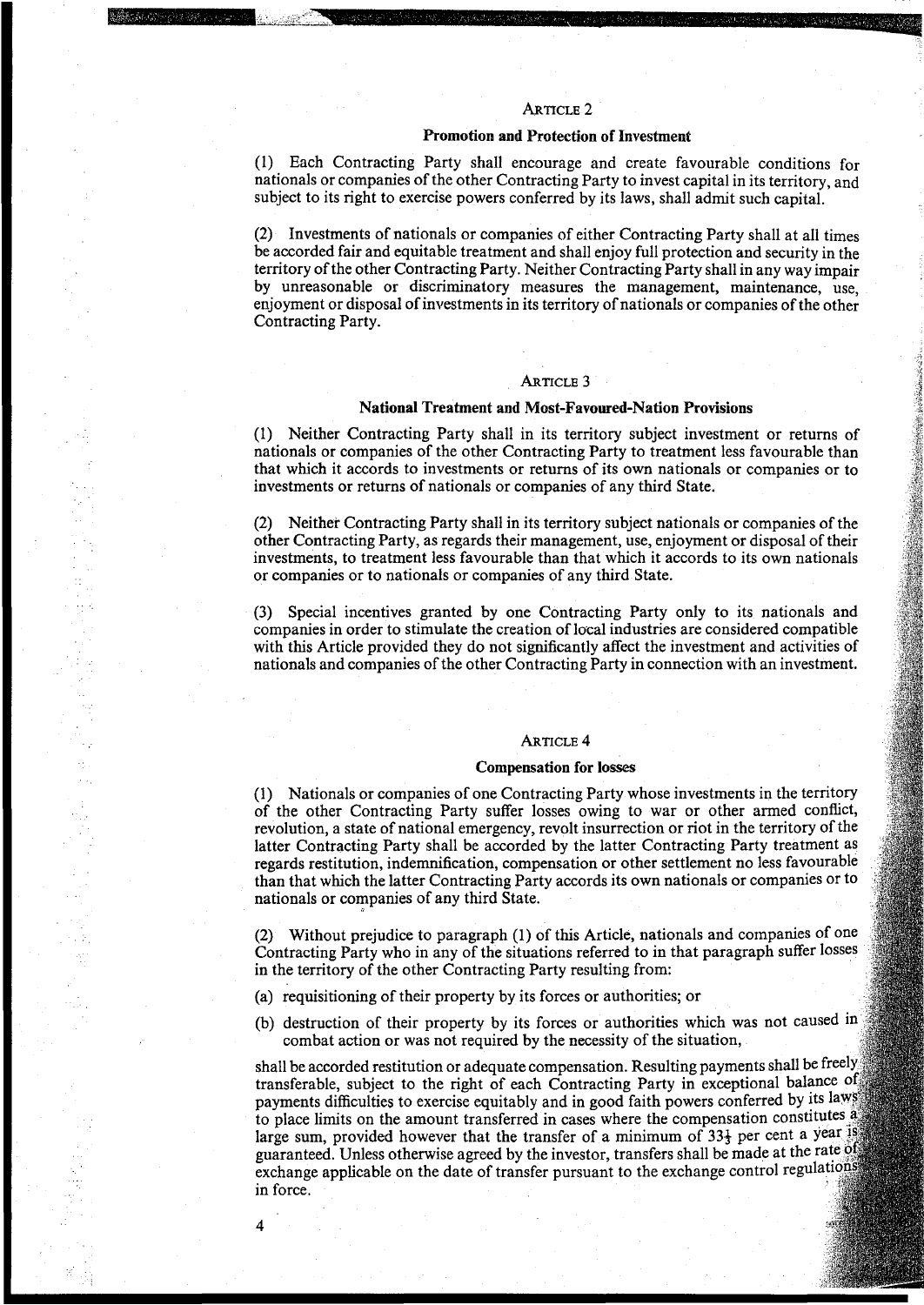# ARTICLE 5

## Exceptions

The provisions in this Agreement relative to the grant of treatment not less favourable than that accorded to the nationals or companies of either Contracting Party or of any third State shall not be construed so as to oblige one Contracting Party to extend to the nationals or companies of the other benefits of any treatment, preference or privilege resulting from:

- (a) any existing or future customs union or similar international agreement to which either of the Contracting Parties'is or may become a party; or
- (b) any international agreement or arrangement relating wholly or mainly to taxation or any domestic legislation relating wholly or mainly to taxation.

#### ARTICLE 6

## Compulsory Acquisition

(1) Investments of nationals or companies of either Contracting Party shall not be nationalised, expropriated or subjected to measures having effect equivalent to nationalisation or expropriation (hereinafter referred to as " compulsory acquisition ") in the territory of the other Contracting Party except for a public purpose related to the needs of that Party and against adequate compensation. Adequate compensation shall amount to the the market value of the investment compulsorily acquired immediately before the compulsory acquisition or impending compulsory acquisition was made known by the authorities, shall include interest at a normal commercial rate until the date of payment, shall be made without delay and be effectively realisable. In determining the market value, the Contracting Parties agree that due weight shall be given to any factors which might have affected the value before the compulsory acquisition was made known by the authorities. Such compensation shall also be freely transferable subject to the right of each Contracting Party in exceptional balance of payments difficulties to exercise equitably and in good faith powers conferred by its laws to place limits on the amount transferred in cases where the compensation constitutes a large sum, provided however that the transfer of a minimum of  $3\overline{3}\frac{1}{3}$  per cent a year is guaranteed. Unless otherwise agreed by the investor transfers shall be made at the rate of exchange applicable on the date of transfer pursuant to the exchange control regulations in force. The national or company affected shall have a right, under the law of the Contracting Party making the compulsory acquisition, to prompt review, by a judicial authority, or such other independent authority as may be established by the law of that Party, of his or its case and of the valuation of his or its investment in accordance with the principles set out in this paragraph.

(2) The provisions of paragraph (1) above shall also apply in the case where a Contracting Party compulsorily acquires the assets of a company which is incorporated or constituted under the law in force in any part of its own territory, and in which nationals or companies of the other Contracting Party own shares in respect of the investment of such nationals or companies.

#### ARTICLE 7

## Repatriation of Investment **and** Returns

(1) Each Contracting Party shall in respect of investments guarantee to nationals or companies of the other Contracting Party the unrestricted transfer to the country where they reside of their investments and returns, subject to the right of each Contracting Party in exceptional balance of payments difficulties and for a limited period to exercise equitably and in good faith powers conferred by its laws provided that:

- (a) such powers shall not be used to impede the transfer of profit, interest, dividends, royalties or fees;
- (b) as regards investments and any other form of return, transfer of a minimum of 20 per cent a year is guaranteed.

(2) Where, pursuant to paragraph (1) transfers of investments and returns are to be made, the transfer of the currency relating thereto shall be effected without delay in the convertible currency in which the capital was originally invested or in any other convertible currency agreed by the investor and the Contracting Party concerned.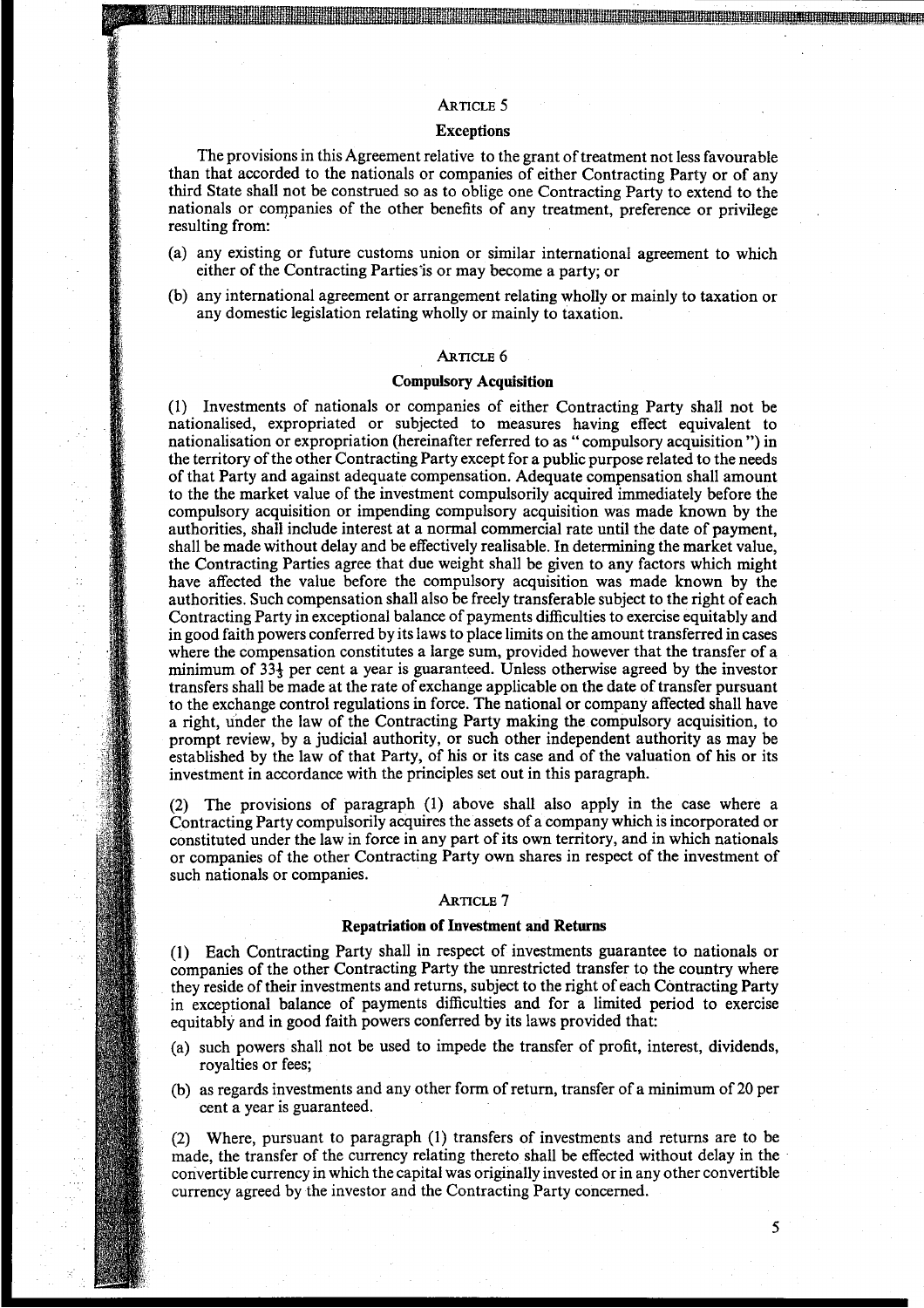(3) Unless otherwise agreed by the investor transfers shall be made at the rate of exchange applicable on the date of transfer pursuant to the exchange control regulations in force.

(4) A Contracting Party shall be entitled to depart from the provisions of paragraphs (1) to (3) of this Article where the admission into its territory of the capital invested has not been accorded approved status in accordance with the exchange control regulations in force in the territory of that Contracting Party at the time of admission, except where such capital was admitted prior to the existence of any such regulations.

## ARTICLE 8

## **Further Obligations**

Each Contracting Party shall observe any obligations it may have entered into with regard to investments of nationals or companies of the other Contracting Party.

#### ARTICLE 9

## **Reference to International Centre for Settlement of Investment Disputes**

(1) Each Contracting Party hereby consents to submit to the International Centre for the Settlement of Investment Disputes (hereinafter referred to as " the Centre ") for settlement by conciliation or arbitration under the Convention on the Settlement of Investment Disputes between States and Nationals of Other States opened for signature at Washington on 18th March 1965<sup>1</sup> any legal dispute arising between that Contracting Party and a national or company of the other Contracting Party concerning an investment of the latter in the territory of the former. A company which is incorporated or constituted under the law in force in the territory of one Contracting Party and in which before such a dispute arises the majority of shares are owned by nationals or companies of the other Contracting Party shall in accordance with Article 25  $(2)(b)$  of the Convention be treated for the purposes of the Convention as a company of the other Contracting Party. If any such dispute should arise and agreement cannot be reached between the parties to the dispute through pursuit oflocal remedies in accordance with international law then, if the national or company affected also consents in writing to submit the dispute to the Centre for settlement by conciliation or arbitration under the Convention, either party may institute proceedings by addressing a request to that effect to the Secretary-General of the Centre as provided in Articles 28 and 36 of the Convention. The Contracting Party which is a party to the dispute shall not raise as an objection at any stage of the proceedings or enforcement of an award the fact that the national or company which is the other party to the dispute has received in pursuance of an insurance contract an indemnity in respect of some or all of his or its losses.

(2) Neither Contracting Party shall pursue through the diplomatic channel any dispute referred to the Centre unless:

- (a) the Secretary-General of the Centre, or a conciliation commission or an arbitral tribunal constituted by it, decides that the dispute is not within the jurisdiction of the Centre; or
- (b) the other Contracting Party should fail to abide by or comply with any award rendered by an arbitral tribunal.  $\mathbb{R}^2$

# ARTICLE 10

 $\hat{m}$ 领域

三磷酸

VIAN

## **Disputes between the Contracting Parties**

(1) Disputes between the Contracting Parties concerning the application of this Agreement should, if possible, be settled through the diplomatic channel.

(2) If a dispute between the Contracting Parties cannot thus be settled, it shall upon the di aliyya request of either Contracting Party be submitted to an arbitral tribunal.  $-1$  is multiple

<sup>1</sup> Treaty Series No. 25 (1967), Cmnd. 3255.

6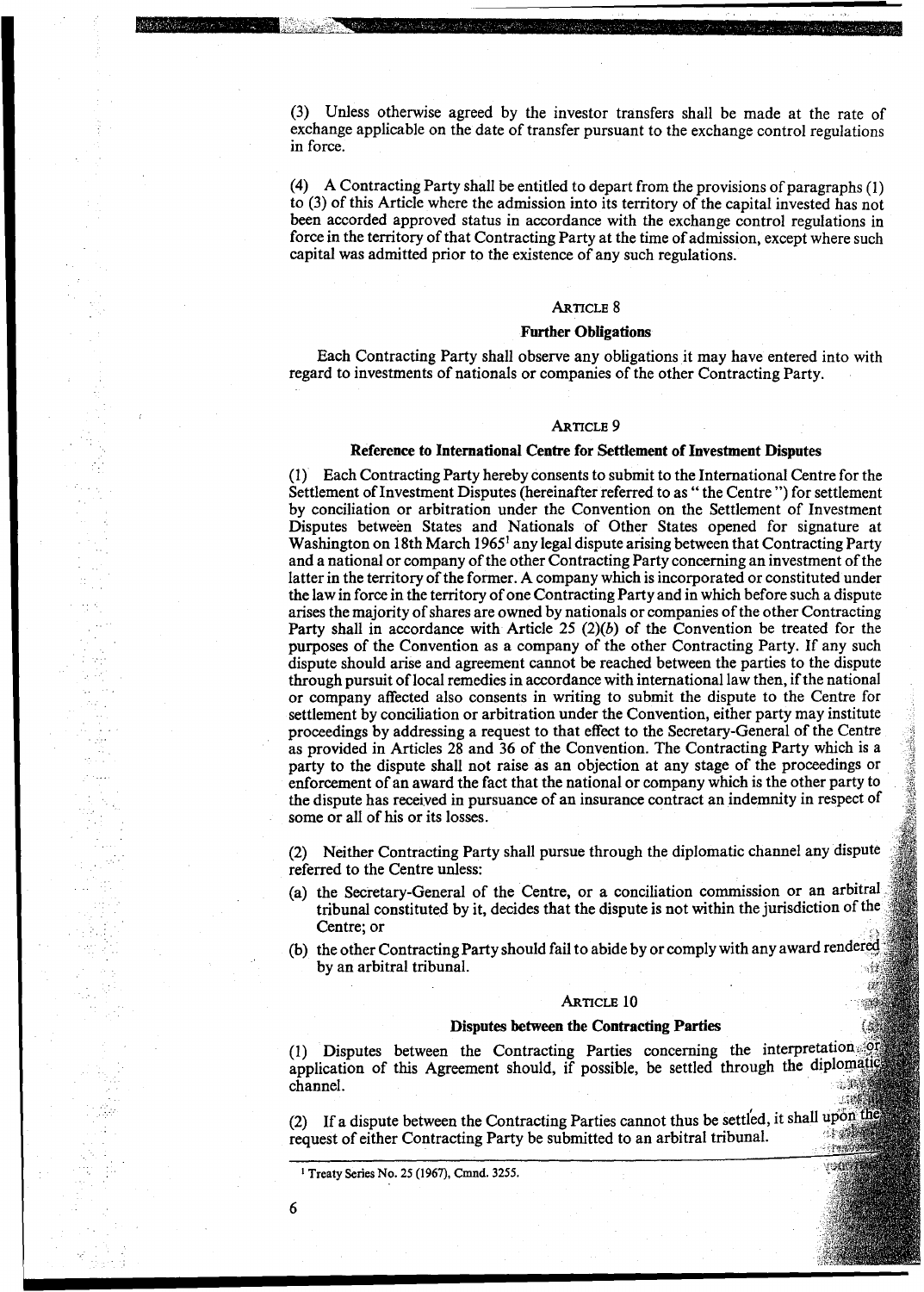(3) Such an arbitral tribunal shall be constituted for each individual case in the following way. Within two months of the receipt of the request for arbitration, each Contracting Party shall appoint one member of the tribunal. Those two members shall then select a national of a third State who on approval by the two Contracting Parties shall be appointed Chairman of the tribunal. The Chairman shall be appointed within two months . from the date of appointment of the other two members.

a a ban a chaile an chaidh an chaile an chaidh an chaidh an chaidh an chaidh an chaidh an chaidh an chaidh an

(4) If within the periods specified in paragraph (3) of this Article the necessary appointments have not been made, either Contracting Party may, in the absence of any other agreement, invite the President of the International Court of Justice to make any necessary appointments. If the President is a national of either Contracting Party or if he is otherwise prevented from discharging the said function, the Vice-President shall be invited to make the necessary appointments. If the Vice-President is a national of either Contracting Party or ifhe too is prevented from discharging the said function, the member of the International Court of Justice next in seniority who is not a national of either Contracting Party shall be invited to make the necessary appointments.

 $(5)$  The arbitral tribunal shall reach its decision by a majority of votes. Such decision shall be binding on both Contracting Parties. Each Contracting Party shall bear the cost of its own member of the tribunal and of its representation in the arbitral proceedings. The cost of the Chairman and the remaining costs shall be borne in equal parts by the Contracting Parties. The tribunal may, however in its decision direct that a higher proportion of costs shall be borne by one of the two Contracting Parties, and this award shall be binding on both Contracting Parties. The tribunal shall determine its own procedure.

## ARTICLE 11

## **Subrogation**

If either Contracting Party makes payment under an indemnity it has given in respect of an investment or any part thereof in the territory of the other Contracting Party, the latter Contracting Party shall recognise:

(a) the assignment, whether under law or pursuant to a legal transaction, of any right or claim from the party indemnified to the former Contracting Party (or its designated Agency);

and

(b) that the former Contracting Party (or its designated Agency) is entitled by virtue of subrogation to exercise the rights and enforce the claims of such a party.

The former Contracting Party (or its designated Agency) shall accordingly if it so desires be entitled to assert any such right or claim to the same extent as its predecessor in title either before a Court or tribunal in the territory of the latter Contracting Party or in any other circumstances. If the former Contracting Party acquires amounts in the lawful currency of the other Contracting Party or credits thereof by assignment under the terms of an indemnity, the former Contracting Party shall be accorded in respect thereof treatment not less favourable than that accorded to the funds of companies or nationals of the latter Contracting Party or of any third State deriving from investment activities similar to those in which the party indemnified was engaged. Such amounts and credits shall be freely available to the former Contracting Party concerned for the purpose of meeting its expenditure in the territory of the other Contracting Party.

#### ARTICLE 12

#### **Territorial Extension**

At the time of ratification of this Agreement, or at any time thereafter, the provisions of this Agreement may be extended to such territories for whose international relations the Government of the United Kingdom are responsible as may be agreed between the Contracting Parties in an Exchange of Notes.

7